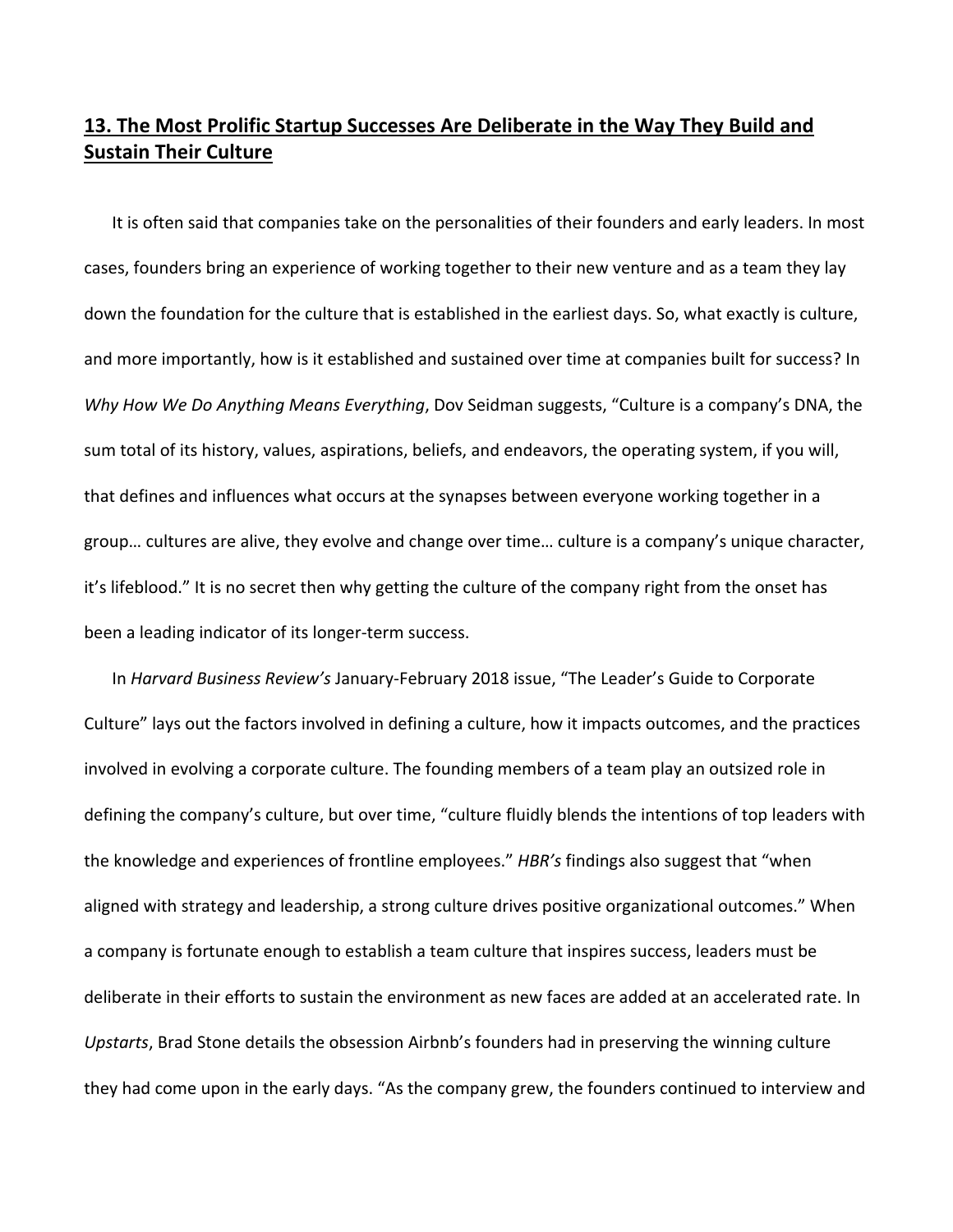discuss each potential employee to painstakingly measure for 'cultural fit,' even those handling customer service and working from their homes in different parts of the world… Airbnb furnished each new manager with a set of online tools to monitor the health of the business and with something CEO Brian Chesky called 'office in a box.' It contained a guidebook to setting up an Airbnb‐like working environment and included various props, like a portable ping‐pong table and the books *Delivering Happiness* by Zappos founder Tony Hsieh and *Oh, The Places You'll Go!* By Dr. Seuss. Brian was always worried about—how do we scale our culture, how does every Airbnb office feel."

The *Harvard Business Review* tackled the subject of sustaining a company's culture in its March 2016 issue with a piece by Gulati and Desantola titled "Startups That Last." Their findings suggest that, "although founders of fast‐growing firms say they worry about losing their organizational culture, few take the steps to codify and reinforce it. Their attention quickly shifts to things that feel more urgent, such as operations and marketing." So, how do the best companies manage to avoid this trap in those busy early days? As in the Airbnb approach noted above, entrepreneurs "can start by clearly articulating their cultural values in their mission and vision statements and in job descriptions… this helps the organization keep its values alive by hiring for cultural fit and rewarding desired behaviors through recognition and compensation." Other firms have painted their values on the walls of their offices or hosted weekly or monthly town hall style meetings to consistently reinforce the things that matter most and maintain strong communication across the organization as it grows.

In *How Will You Measure Your Life*, Clay Christianson details the approach Netflix successfully employed in specifically defining and documenting its culture:

 "No vacation policy: take as much time as you want as long as you're doing a great job and covering your responsibilities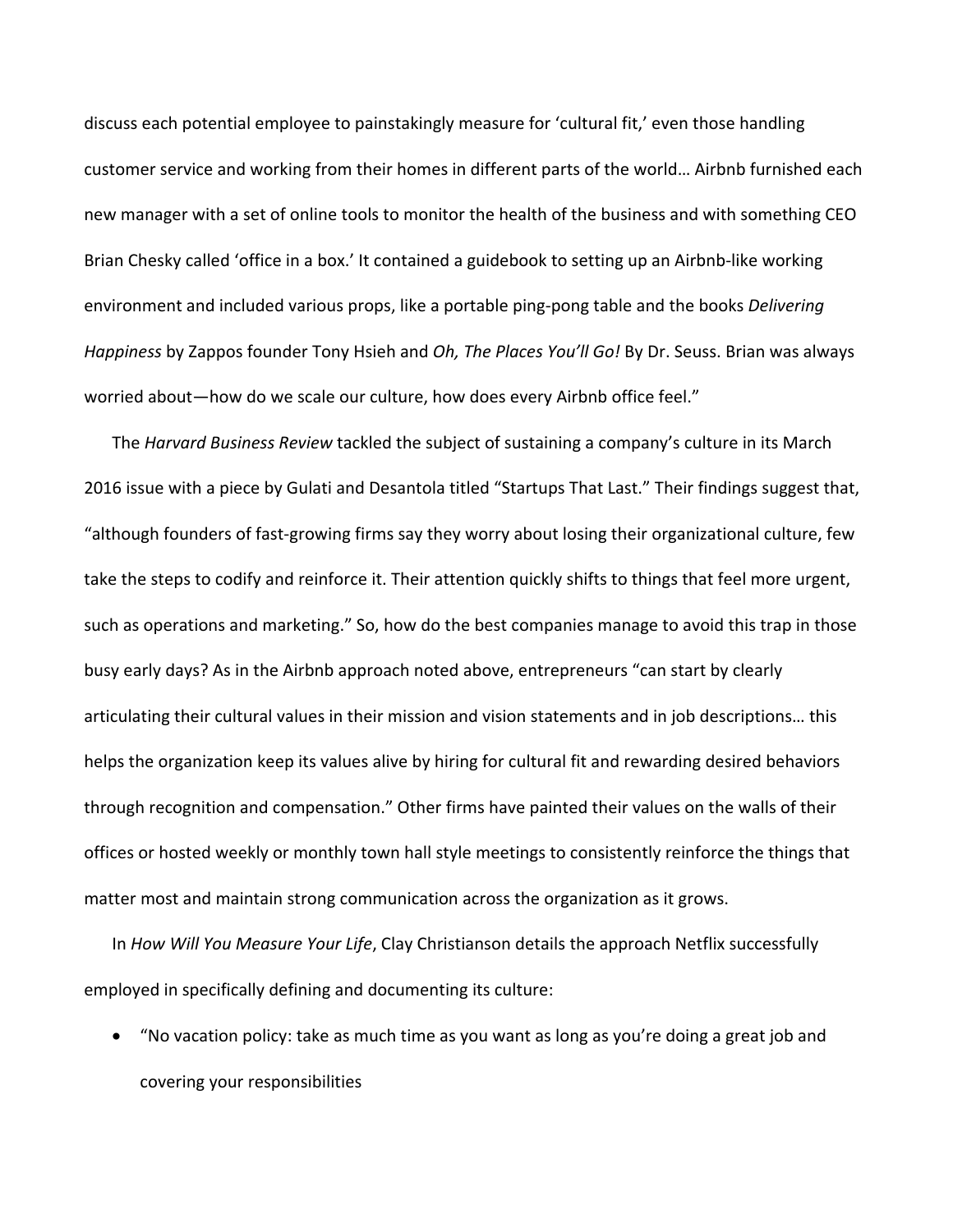- Outstanding employees only: doing an adequate job leads to your getting a generous severance package, so the company can hire an A‐player in your place
- Freedom of Responsibility vs. Command‐and‐Control: good managers give their employees the right context in which to make decisions—and then the employees make the decisions."

The contrast in cultural values that emerged in the early years between Airbnb and Uber is further detailed by Brad Stone in *Upstarts*. "Cultural values can be a rudder for large companies, a way to align thousands of far‐flung employees and guide the hiring of new workers with a set of rigorously defined ideals. Airbnb had formulated its Six Values back in 2012 and they had helped to shape its conciliatory matter of dealing with unanticipated crises and regulatory turmoil. Uber had skipped this step earlier in its history, which was apparent in its more slapdash and aggressive approach to unanticipated obstacles." Though both companies have seen explosive growth in their respective businesses, the care taken early on by Airbnb to solidify a winning culture has helped it avoid the costly setbacks that have plagued Uber in its rise.

Establishing a culture built on a set of values that makes a company's founding members relatable is also key to attracting the right people necessary to scale most effectively. In *Radical Candor*, Kim Scott suggests, "The most amazing thing about a culture is that once it's strong, it's self-replicating. Even though you've taken a number of conscious actions to impact it, you'll know you've succeeded when it truly no longer is about you." Jeff Bezos, Amazon's founder, has long advocated a culture that high fives even the smallest innovations and ideas. IBM's longtime Chairman and CEO Lou Gerstner reflected on his time at the company and concluded, "Culture isn't just one aspect of the game; it is the game." With so much on the line in the frenzied early days of startups, history continues to confirm the importance of establishing and sustaining a culture that reflects the company's values early and often.